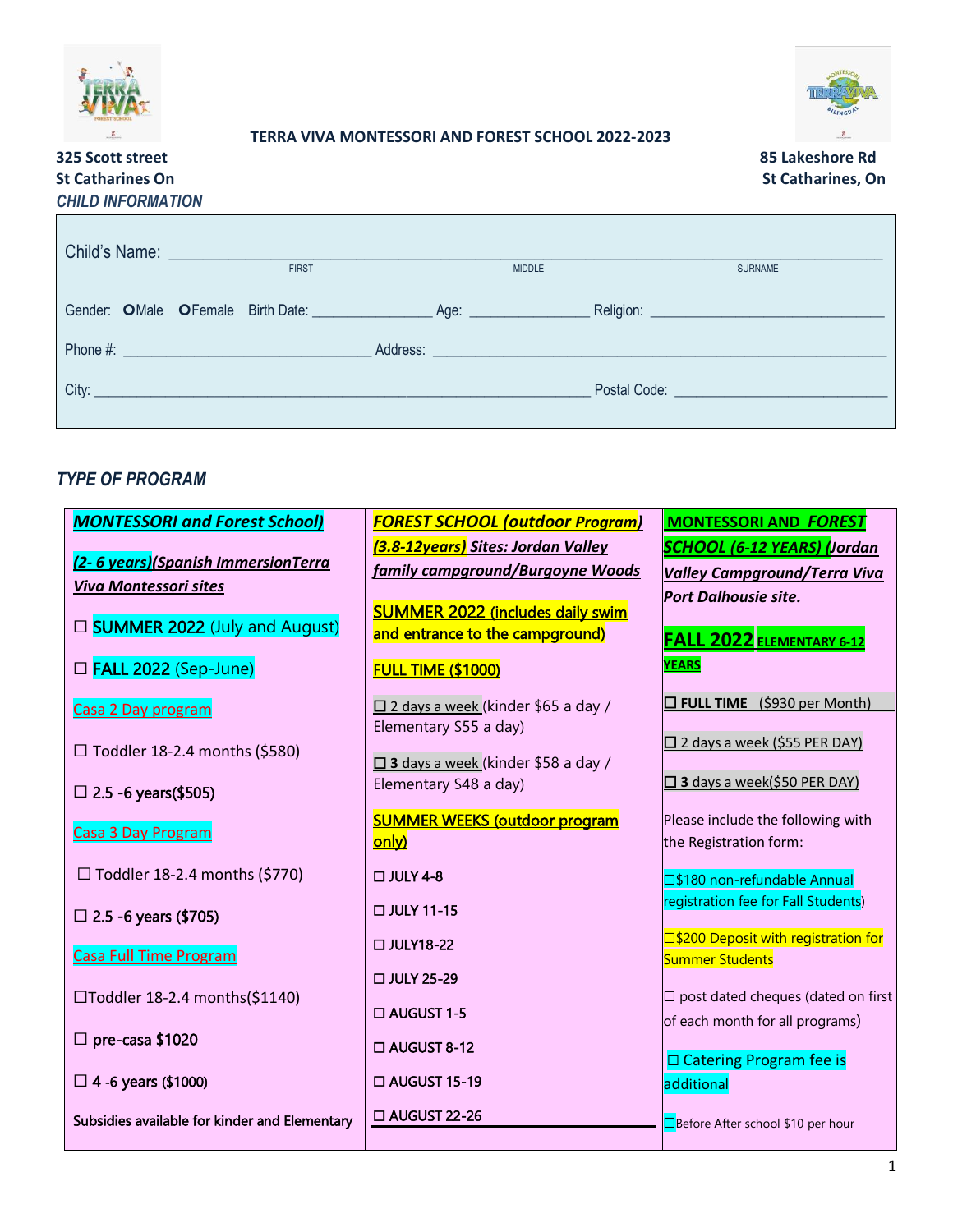### *FAMILY INFORMATION*

| Mother $\Box$ Guardian   | $\Box$ Father $\Box$ Guardian |
|--------------------------|-------------------------------|
| Name:                    | Name:                         |
| Address:                 | Address:                      |
| City:                    | City:                         |
| Postal Code:             | Postal Code:                  |
| Home Phone:              | Home Phone:                   |
| <b>Cell Phone:</b>       | Cell Phone:                   |
| Occupation:              | Occupation:                   |
| <b>Work Address:</b>     | <b>Work Address:</b>          |
| Work City:               | Work City:                    |
| <b>Work Postal Code:</b> | <b>Work Postal Code:</b>      |
| Work Phone:              | <b>Work Phone:</b>            |
| Email:                   | Email:                        |

### *PARENT INFORMATION*

| Are parent's separated/divorced? □ Yes □ No                                                                                                                                                                                                                                                                                                                                                                                                                          |  |  |  |  |  |
|----------------------------------------------------------------------------------------------------------------------------------------------------------------------------------------------------------------------------------------------------------------------------------------------------------------------------------------------------------------------------------------------------------------------------------------------------------------------|--|--|--|--|--|
|                                                                                                                                                                                                                                                                                                                                                                                                                                                                      |  |  |  |  |  |
| <b>Custody Arrangements:</b>                                                                                                                                                                                                                                                                                                                                                                                                                                         |  |  |  |  |  |
| Name of person responsible for school expenses: $\Box$ Mother $\Box$ Father $\Box$ Other:                                                                                                                                                                                                                                                                                                                                                                            |  |  |  |  |  |
|                                                                                                                                                                                                                                                                                                                                                                                                                                                                      |  |  |  |  |  |
| Other Name: <u>Communications</u> and the contract of the contract of the contract of the contract of the contract of the contract of the contract of the contract of the contract of the contract of the contract of the contract<br>Address: No. 1996. Address: No. 1997. The Contract of the Contract of the Contract of the Contract of the Contract of the Contract of the Contract of the Contract of the Contract of the Contract of the Contract of the Cont |  |  |  |  |  |
|                                                                                                                                                                                                                                                                                                                                                                                                                                                                      |  |  |  |  |  |
|                                                                                                                                                                                                                                                                                                                                                                                                                                                                      |  |  |  |  |  |

# *EMERGENCY CONTACT (other than parents)*

|                                          | Contact Name: University of Contact Name:                  |  |
|------------------------------------------|------------------------------------------------------------|--|
|                                          |                                                            |  |
|                                          |                                                            |  |
| <u>Work #: _________________________</u> | Cell #: <u>Alexander Andrew Alexander Andrew Alexander</u> |  |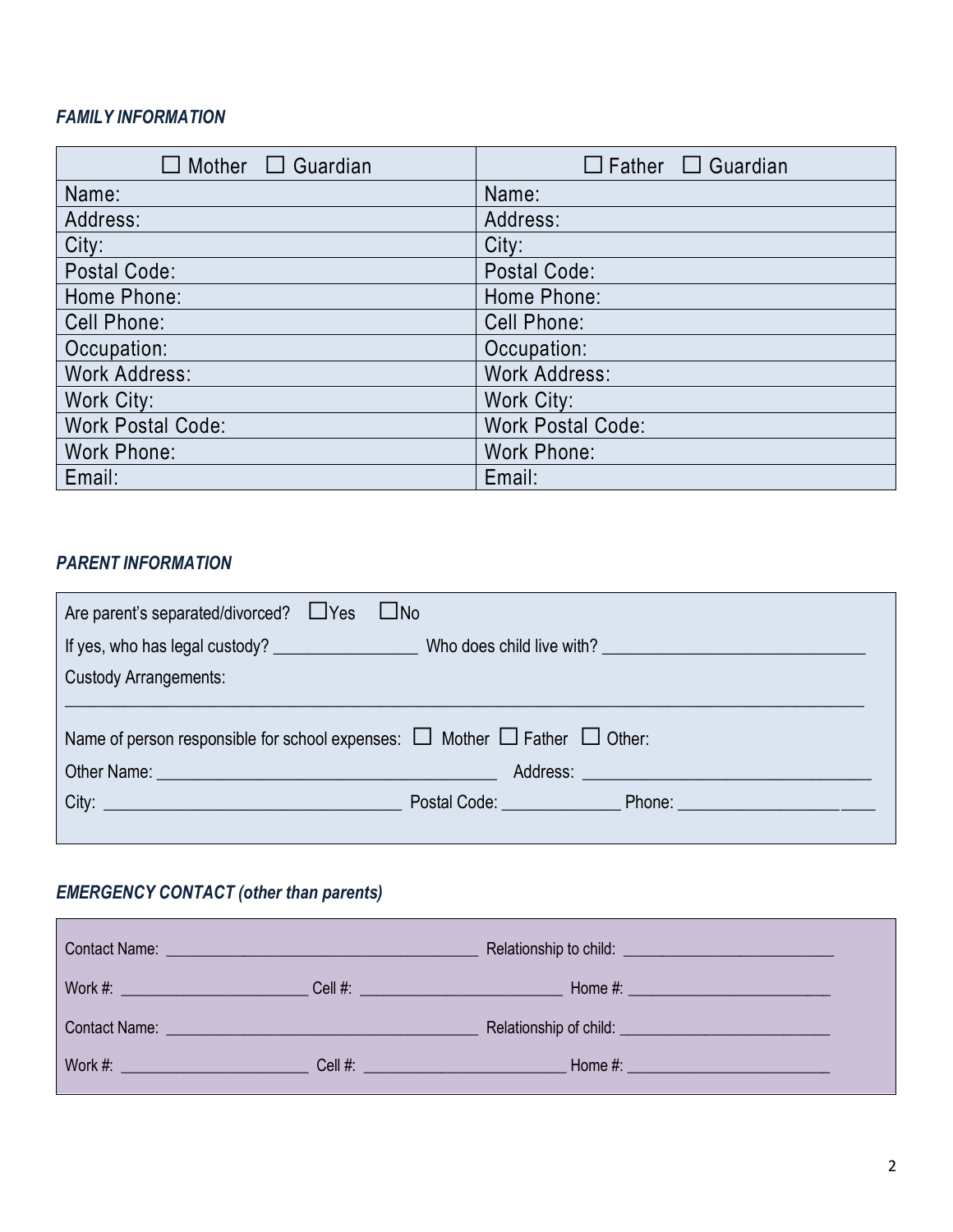### **CHILD INFORMATION**

| Who lives with Child:                                | Position in Family (Oldest, Youngest, only)           |
|------------------------------------------------------|-------------------------------------------------------|
| Names used for: Mother <b>Names</b> used for: Mother |                                                       |
|                                                      | Grandmother Grandfather Grandfather Favoirite item(s) |
|                                                      |                                                       |
|                                                      |                                                       |
| Previous/Current Activities / Programs:              |                                                       |
|                                                      |                                                       |

#### **CHILD ROUTINES**

#### **TODDLER-CASA STUDENTS**

| Eating:                                 |                                    |  |
|-----------------------------------------|------------------------------------|--|
| <b>Dieting Restrictions:</b>            |                                    |  |
| Sleeping: Will your child need a nap?   | <b>Favoirite Item to nap with?</b> |  |
| Toileting: Is you child Toilet Trained? | Additional valuable information:   |  |
|                                         |                                    |  |

### **HEALTH INFORMATION**

| <b>Health Card Number:</b>                                                                     |               |  |
|------------------------------------------------------------------------------------------------|---------------|--|
|                                                                                                |               |  |
|                                                                                                |               |  |
| General State of Health:                                                                       |               |  |
| Previous Communicable Diseases:                                                                |               |  |
| <b>Conditions Requiiring Medical Attention:</b>                                                |               |  |
| Known Allerigies <b>Allerigies Contract Allerigies Contract Allerigies Contract Allerigies</b> | Anaphylactic? |  |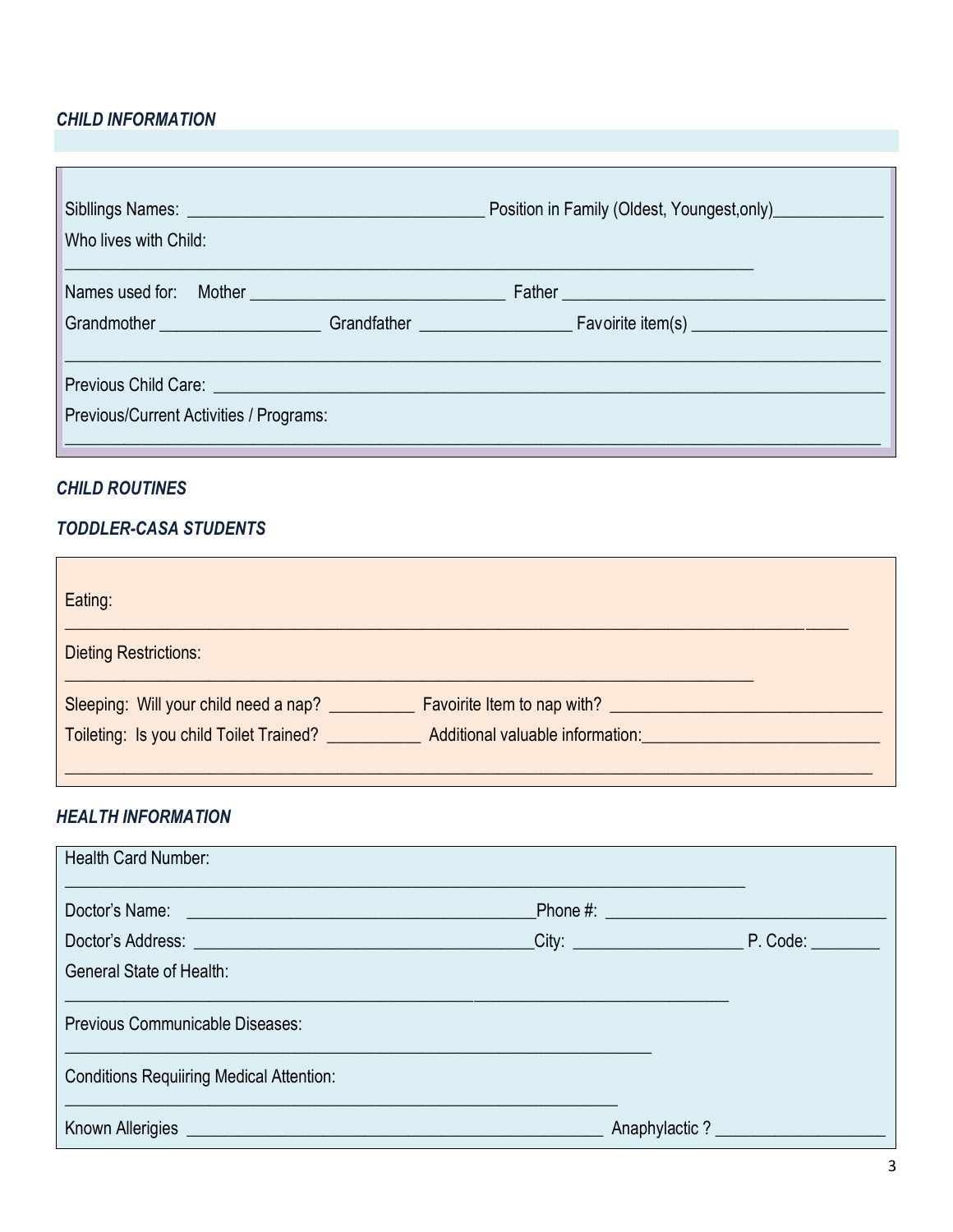| Medications:                                                                                                                                                                                                                                                                                             |
|----------------------------------------------------------------------------------------------------------------------------------------------------------------------------------------------------------------------------------------------------------------------------------------------------------|
| (Please note: Medication Authorization Form must be completed)                                                                                                                                                                                                                                           |
| Any Exercise Restrictions                                                                                                                                                                                                                                                                                |
| Other Relevant Information                                                                                                                                                                                                                                                                               |
| My child is prone to (please check all that apply):                                                                                                                                                                                                                                                      |
| $\Box$ Ear Aches $\Box$ Sore Throats $\Box$ Headaches<br>$\Box$ Stomach Upset<br>$\Box$ Other<br>$\Box$ Colds                                                                                                                                                                                            |
| Note: Photocopy of Child's Immunization Record must be provided to TVM. If your child is not immunized a statement<br>of Conscouness notarized from a parent or a statement from a legally qualified medical practitioner as to the reason<br>the child should not be immunized must be submitted to TVM |

#### *GENERAL INFORMATION*

| How did you find out about TERRA VIVA MONTESSORI? |                |                                              |  |                   |  |  |
|---------------------------------------------------|----------------|----------------------------------------------|--|-------------------|--|--|
| $\Box$ Enrolled Current / Past Parent Name:       |                |                                              |  |                   |  |  |
| $\Box$ Brochure<br>$\Box$ Other:                  | $\Box$ Website | $\Box$ Adverstisement $\Box$ Recruiting Fair |  | $\Box$ Open House |  |  |
| Reason's for choosing TVM?                        |                |                                              |  |                   |  |  |

#### *PARENT INVOLVEMENT*

| Please ⊠check which Committiee you will be involved with: |    |                                |
|-----------------------------------------------------------|----|--------------------------------|
| LJ Classroom Support Committee                            | 0R | Social & Fundraising Committee |

- Parents understand that The CASA Program is a three-year program. Parents are committing to continue their children's education up to SK at TVM.
- \$180 Non-refundable Application Fee is required with this Application/Email transfer fee to this account
- **Cheque made payable to:** *TERRA VIVA MONTESSORI BILINGUAL*

| Parent (Guardian) Signature: | Date: |  |
|------------------------------|-------|--|
|                              |       |  |
| Parent (Guardian) Signature: | Date: |  |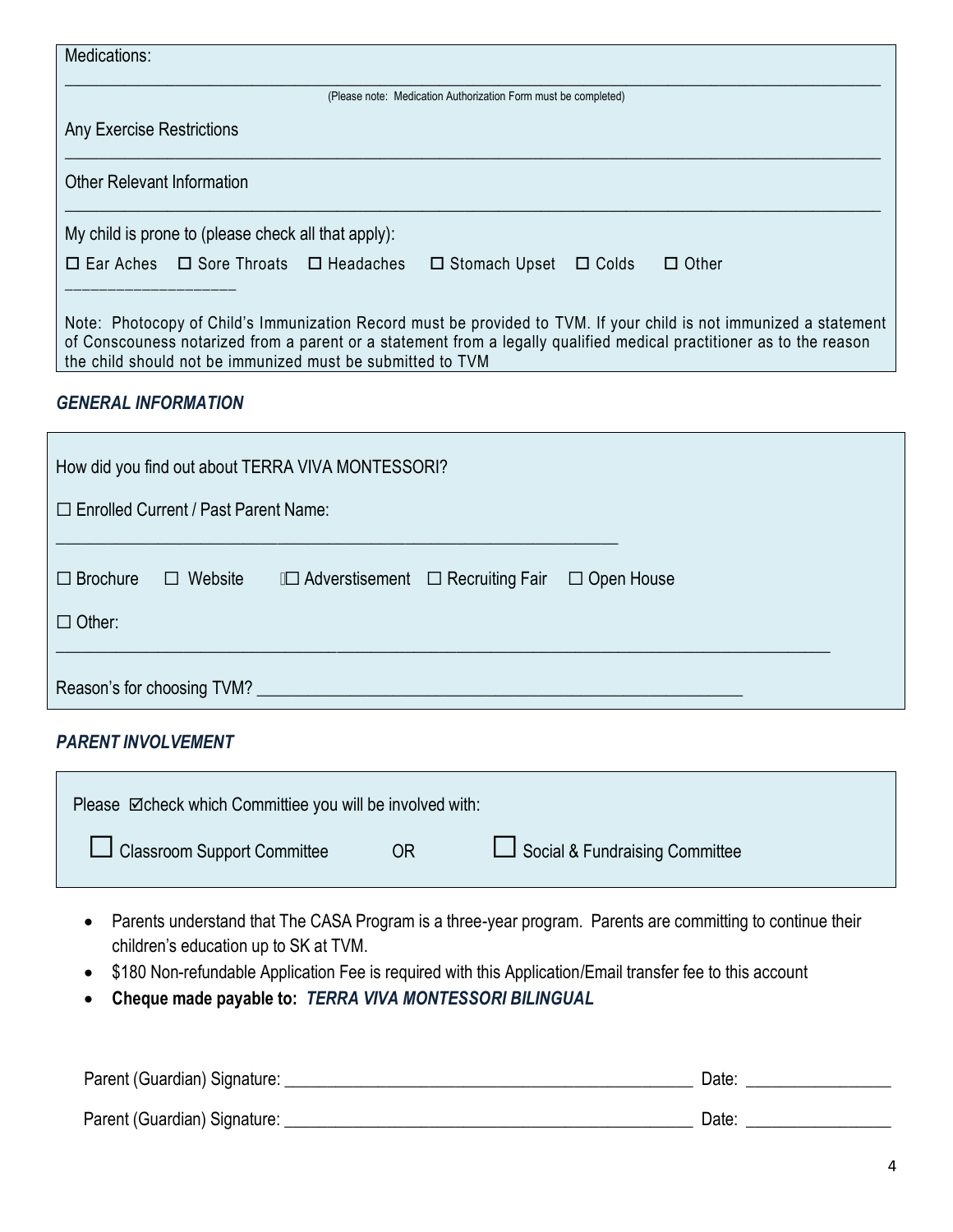I acknowledge being aware that:

- It is the policy of TVM to notify me when my child is ill or needs medical attention.
- In the event that the school is unable to contact US or the situation requires immediate medical intervention, the school staff will seek medical attention for my child on my behalf.
- I authorize the staff of TVM to do one of or all of the following for my child if it is the opinion of the staff that such services are necessary:
	- $\circ$  Contact a physician
	- o Contact a dentist
	- $\circ$  Take my child to the nearest emergency centre
	- o Summon an ambulance or other emergency medical aid.

\_\_\_\_\_\_\_\_\_\_\_\_\_\_\_\_\_\_\_\_\_\_\_\_\_\_\_\_\_\_\_\_\_\_\_\_\_\_\_\_\_\_\_\_\_\_\_\_\_\_\_\_\_\_\_\_\_\_\_\_\_\_\_\_

If such an emergency should arise, I shall be notified as soon as possible. In the event of a medical emergency when I am not available, I give permission to the emergency physician to administer any medical procedures deemed necessary. I agree to assume responsibility for payment of any costs incurred by the school on my behalf. (e.g. ambulance fees, medical fees).

Parent's/Guardian's Signature:

### *RELEASE AUTHORIZATION FORM*

For the safety of all children, parents must indicate the names of all the persons who are authorized to pick up their children. Children will not be released to anyone unknown to TVM unless the parent of the child informs the staff prior to the release. Any person who has not had the prefered face to face meeting with TVM staff will need to be prepared to provide the following information before a child is released to them:

- the name the child calls the person;
- the make of the person's car;
- present personal photo ID (driver's license, etc.)
- the person's name must be on the Release Authorization Form

These safety measures are in place to protect the children. If the staff is in doubt about the person picking up the child, the child will not be released until the parent or guardian can be contacted.

\*In addition, parents need to aware that children will not be released to anyone under the influence of alcohol or other substances.

|   | Name | Relationship to child | <b>Phone Number</b> |
|---|------|-----------------------|---------------------|
|   |      |                       |                     |
|   |      |                       |                     |
| υ |      |                       |                     |
|   |      |                       |                     |

I grant permission for the people listed on this form to pick up my child.

Parent / Guardian: \_\_\_\_\_\_\_\_\_\_\_\_\_\_\_\_\_\_\_\_\_\_\_\_\_\_\_\_\_\_\_\_\_\_\_\_\_\_\_\_\_\_\_\_\_\_\_\_ Date: \_\_\_\_\_\_\_\_\_\_\_\_\_\_\_\_\_\_\_\_\_\_\_\_\_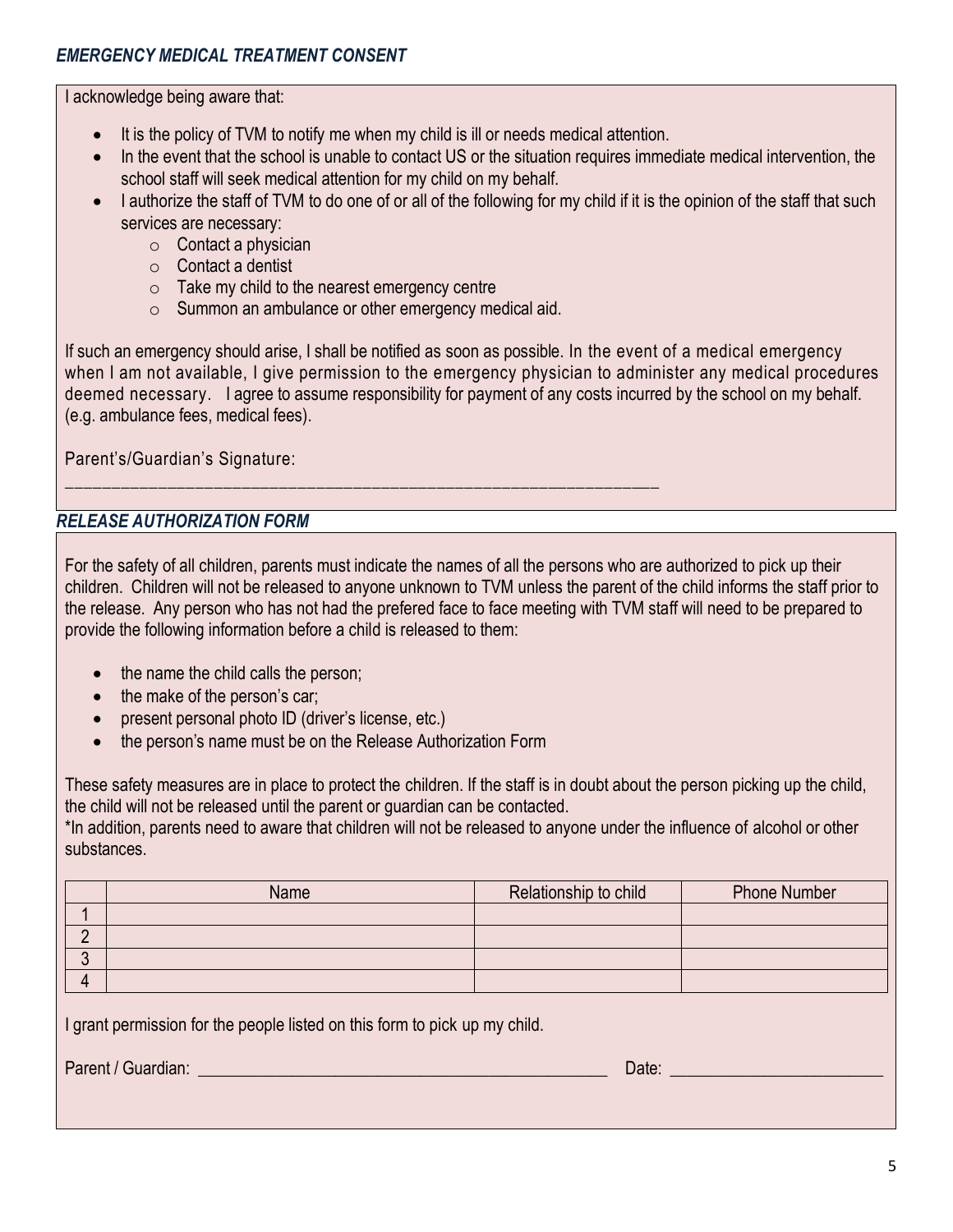I give permission to Terra Viva Montessori Staff to take photographs of my child. It is understood that the pictures may be used in promoting school programs such as in flyers or website. It is also understood by both the parents and TVM that children's names will not appear in the promotional material.

Parent/Guardian \_\_\_\_\_\_\_\_\_\_\_\_\_\_\_\_\_\_\_\_\_\_\_\_\_\_\_\_\_\_\_\_\_\_\_\_\_\_\_\_\_\_\_\_\_\_\_ Date: \_\_\_\_\_\_\_\_\_\_\_\_\_\_\_\_\_\_\_\_\_\_\_\_

### *PARENT HANDBOOK, GENERAL POLICIES & PROCEDURES AUTHORIZATION & AGREEMENT*

By signing below, I indicate that I have received a copy, read and will abide by the written policies and procedures at Terra Viva Montessori. I understand that TVM may change these written policies from time to time. A revised Parent Handbook of the policies and procedures will be provid ed to parents/guardians at least 1 week before changes/additions become effective.

Parent/Guardian \_\_\_\_\_\_\_\_\_\_\_\_\_\_\_\_\_\_\_\_\_\_\_\_\_\_\_\_\_\_\_\_\_\_\_\_\_\_\_\_\_\_\_\_ Date \_\_\_\_\_\_\_\_\_\_\_\_\_\_\_\_\_\_\_\_\_\_\_\_\_

#### *DAILY OUTINGS CONSENT FORM*

| l give permission to Terra Viva Montessori Staff to take my child on daily outings, walkabouts, daily walks to the park and<br>around the neighbourhood of which I will required : |                                                                                           |       |  |  |
|------------------------------------------------------------------------------------------------------------------------------------------------------------------------------------|-------------------------------------------------------------------------------------------|-------|--|--|
|                                                                                                                                                                                    | Daily notification, in person, by email, call or text prior of leaving school is required |       |  |  |
|                                                                                                                                                                                    | No notification is required                                                               |       |  |  |
| Parent/Guardian                                                                                                                                                                    |                                                                                           | Date: |  |  |